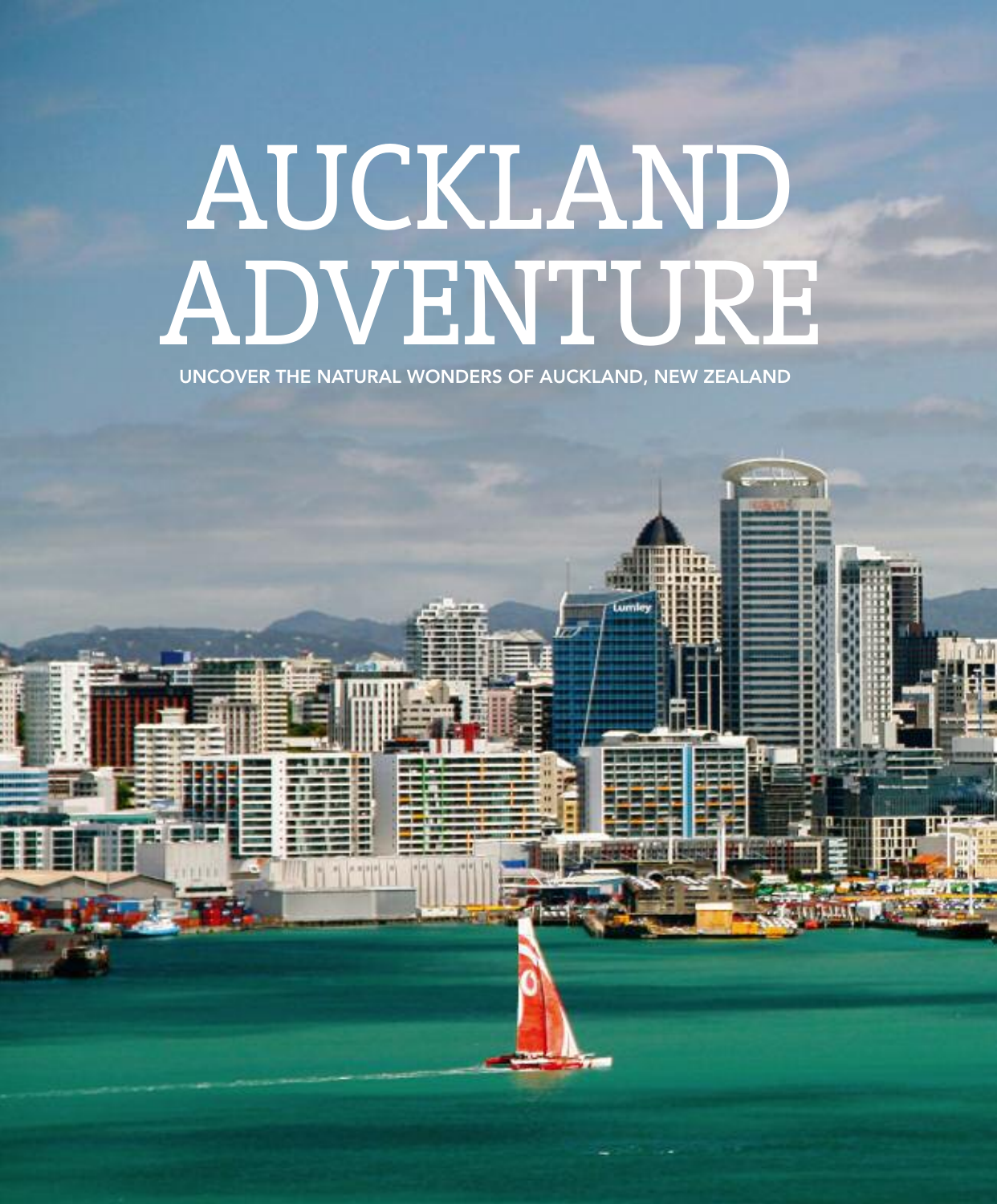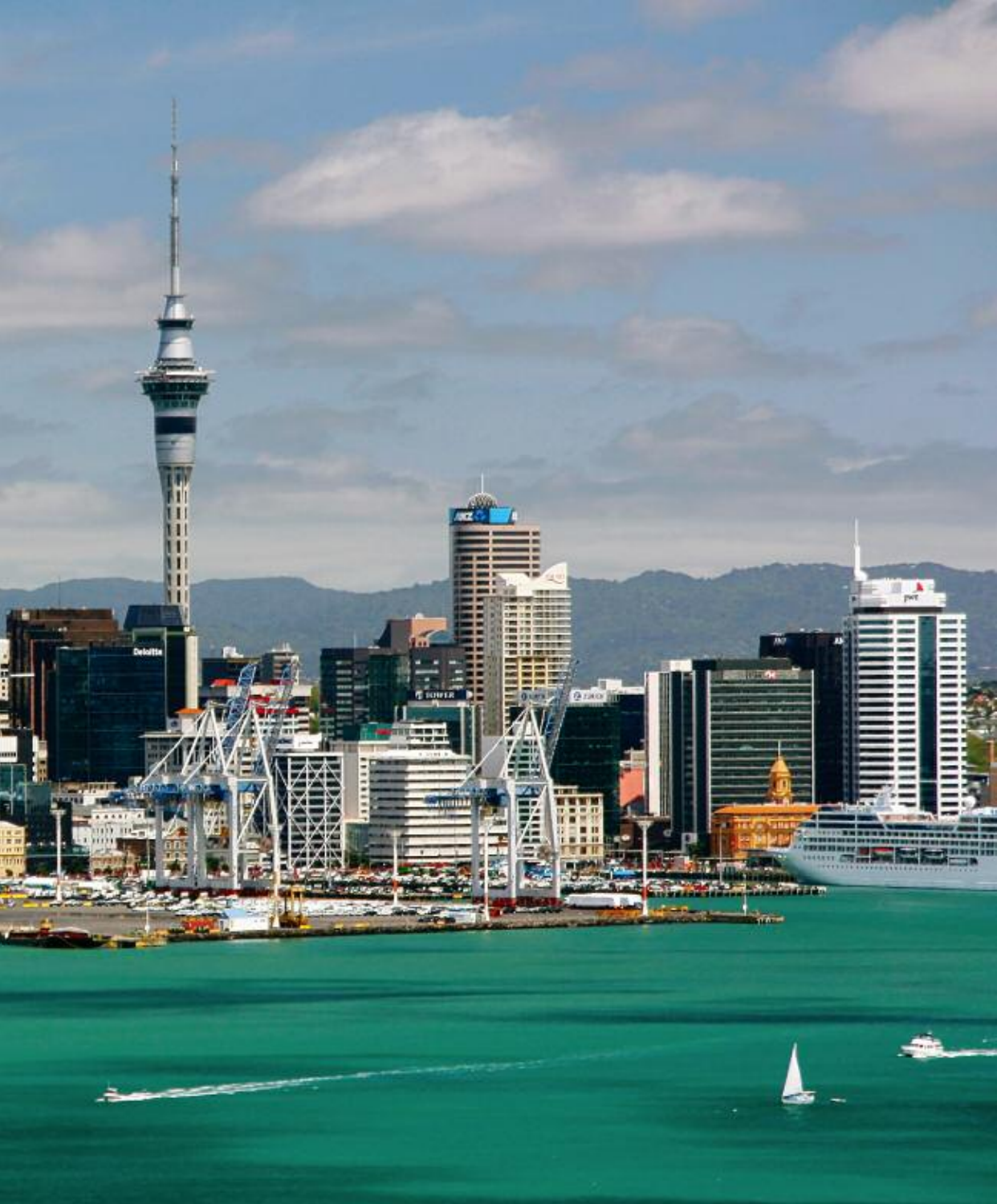OPENING PAGES: The colors of the Hauraki Gulf beautifully contrast with the skyline of the City of Sails. BELOW: Take advantage of taking a ferry to Waiheke Island for art shopping and wine tasting. OPPOSITE, FROM LEFT: Get a dose of adrenaline by walking or jumping from the Auckland Bridge. Grab a surfboard to catch a wave Kiwi-style. The native Tui bird can be seen around the country.

Imagine a multicultural, urban environment with a sunny climate that combines the best of nature: incredible hiking trails, pristine beaches, enchanting islands, and top-notch vineyards, all within a half-hour of the city center. This one-of-a-kind city is Auckland, New Zealand. Rich in Polynesian culture and a reputation for incredible food and wine, Auckland is a perfect metro destination with all the buzz of a world-class city with plenty of natural escapes.

Written by Heidi Siefkas

Known as the City of Sails because of its two harbors and most recently hosting the 2003 America's Cup, Auckland is the largest city in New Zealand; however, it also has a secondary nickname—City of Volcanoes—because of its unique and fiery geology. It is home to fifty volcanoes, some of which are still active.You can explore the highest volcanic cone, Mount Eden, for a beautiful view of

the Viaduct Harbour, City Centre, Auckland Harbour Bridge, and the Hauraki Gulf.

To understand its Maori culture, history, and art, take a stroll through the Auckland Museum